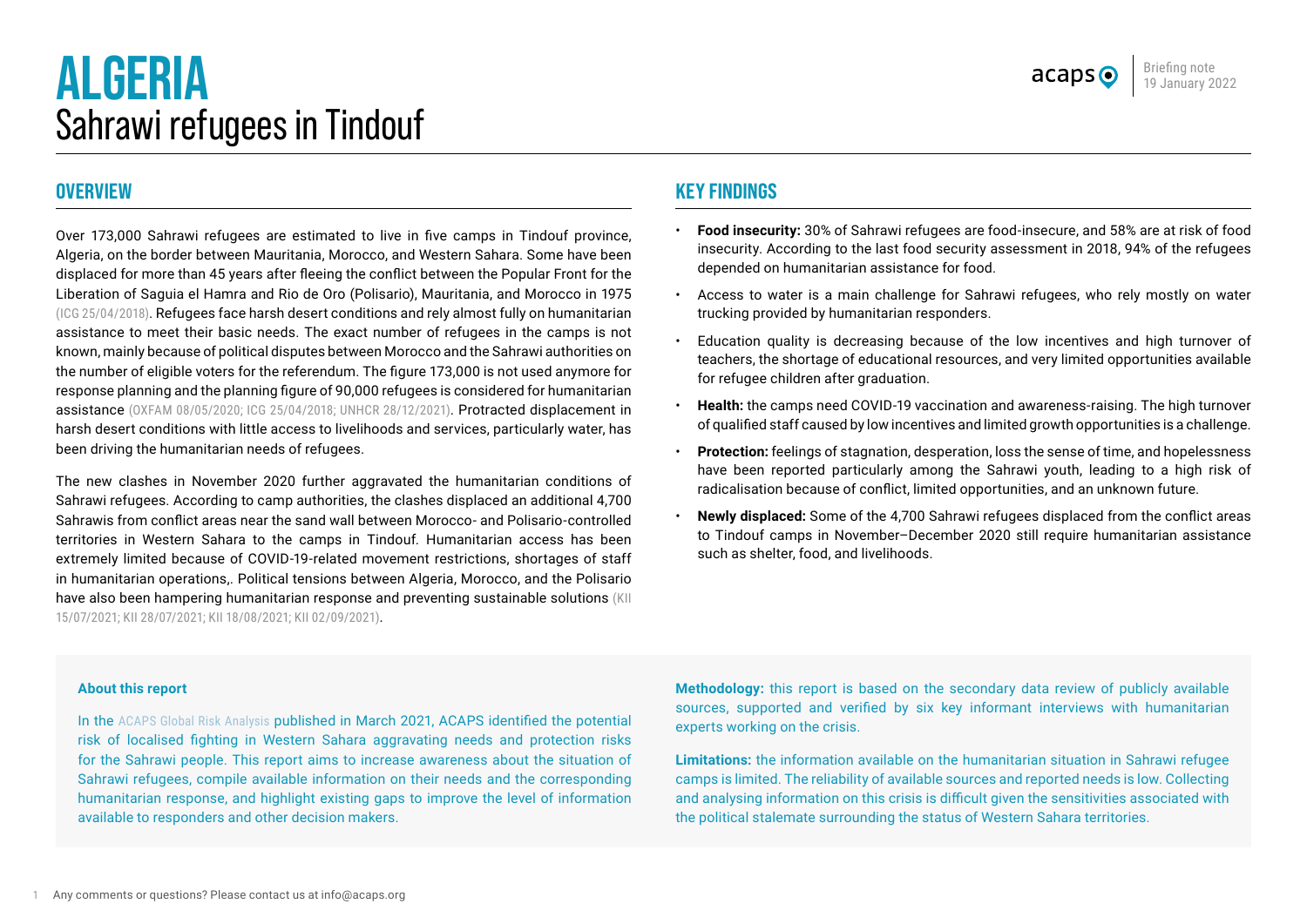## **CRISIS CONTEXT**

**Over 173,000 Sahrawi refugees live in five camps in Tindouf, the westernmost province of Algeria** bordering Mauritania, Morocco, and Western Sahara. The last assessment of the total in-camp population was conducted in late 2017, so this number is likely higher in 2021 ([OXFAM 08/05/2020;](https://www.oxfam.org/en/press-releases/covid-19-new-cases-confirmed-near-sahrawi-camps-173000-refugees-risk) [ICG 25/04/2018\)](https://www.crisisgroup.org/middle-east-north-africa/north-africa/western-sahara/youth-movement-sahrawi-refugee-camps).

**The Sahrawi people are the indigenous population of Western Sahara territories** that have been disputed between Mauritania, Morocco, and the Polisario since 1974, following the withdrawal of the previous Spanish colonial administration. The armed conflict began in 1975 after Morocco's claims to the territories were dismissed and the International Court of Justice reaffirmed the right of the Sahrawi people to self-determination. This event triggered Morocco to seize parts of the Western Sahara territories in 1975, leading to the first wave of displacement. Mauritania left the territories in 1979. Conflict in Western Sahara is one of the most protracted crises in modern history, with a longstanding stalemate and sporadic escalations ([ECFR 26/05/2021](https://reliefweb.int/sites/reliefweb.int/files/resources/Free-to-choose-A-new-plan-for-peace-in-Western-Sahara.pdf); [BBC 06/05/2018](https://www.bbc.com/arabic/middleeast-44023401); KII 15/12/2021).

**In 1976, the Polisario declared the Sahrawi Arab Democratic Republic (SADR). In 2021, the UN considers Western Sahara a non-self-governing territory** and the Polisario the international representative of the Sahrawi people ([ECFR 26/05/2021](https://reliefweb.int/sites/reliefweb.int/files/resources/Free-to-choose-A-new-plan-for-peace-in-Western-Sahara.pdf)).

**Tensions between the Polisario and Morocco started increasing again in late 2020**, after 29 years of stalemate and ceasefire since the escalation in 1991. In October 2020, Sahrawi protesters blocked the strategic Guerguerat road linking Morocco to Mauritania and the broader sub-Saharan Africa. On 13 November 2021, Moroccan troops were deployed into the UN-monitored buffer zone to disperse the protesters and block their access to the border crossing. There are conflicting reports over how much force Morocco has used with the Polisario. Some state that forceful intrusion in the protected buffer zone broke the ceasefire, while Morocco denies any violent clashes and violations of the ceasefire. The Polisario announced the end of the ceasefire on 13 November 2020 ([ICG 14/10/2021;](https://www.crisisgroup.org/middle-east-north-africa/north-africa/western-sahara/227-relaunching-negotiations-over-western-sahara) The Washington Post [08/09/2021;](http://08/09/2021) [IISS 15/11/2021](https://www.iiss.org/publications/strategic-comments/2021/the-end-of-the-ceasefire-in-western-sahara); [APS 13/11/2020](https://www.aps.dz/en/world/36501-western-sahara-moroccan-military-attack-peaceful-protesters-in-el-guerguerat)).

**Tensions between the Polisario and the Moroccan army escalated in the buffer zone between Morocco- and Polisario-controlled areas in Western Sahara in November–December 2020. The conflict displaced about 4,700 Sahrawis (or 900 households) from the escalation area to the Tindouf camps in November–December 2020**, with even more people displaced to Mauritania. The needs of the newly displaced are similar to the needs of the people in the camps: food, shelter, access to water, health, livelihood, and education. Humanitarian operations have ceased in the areas affected by the conflict escalation ([GardaWorld 30/05/2021](https://www.garda.com/crisis24/news-alerts/484976/western-sahara-tensions-between-moroccan-security-forces-and-pro-independence-polisario-front-likely-to-persist-through-late-june-update-7); KII 28/07/2021; KII 18/08/2021; KII 02/09/2021).

**In December 2020, the US recognised the Moroccan claims and control of Western Sahara**  in exchange for Morocco normalising relations with Israel, which further aggravated the political situation ([ECFR 26/05/2021;](https://reliefweb.int/sites/reliefweb.int/files/resources/Free-to-choose-A-new-plan-for-peace-in-Western-Sahara.pdf) [The Washington Post 11/12/2020](https://www.washingtonpost.com/politics/2020/12/11/us-recognized-moroccan-sovereignty-over-disputed-western-sahara-heres-what-that-means/)).

**The armed escalation was still active as at September 2021, with Polisario forces claiming daily attacks on Moroccan military bases and outposts.** The Moroccan army has neither confirmed nor denied any attacks, but they have installed reinforcements on the wall separating the Moroccan- and Polisario-controlled areas of Western Sahara (The Washington [Post 08/09/2021](https://www.washingtonpost.com/business/why-the-fight-over-western-sahara-is-heating-up-again/2021/09/08/4dfba25c-108c-11ec-baca-86b144fc8a2d_story.html)).

**The lack of a political solution leaves refugees in Algeria stranded and increasingly frustrated, with no perspective for a durable solution.** The ceasefire signed in 1991 between Morocco and the Polisario stipulated that the UN was to organise a referendum allowing Sahrawis to choose between independence and integration with Morocco. The referendum has never happened, mainly because of disputes between Morocco and the Polisario on the number of eligible voters ([ECFR 26/05/2021](https://reliefweb.int/sites/reliefweb.int/files/resources/Free-to-choose-A-new-plan-for-peace-in-Western-Sahara.pdf); [HRW 18/10/2014](https://www.hrw.org/report/2014/10/18/radar/human-rights-tindouf-refugee-camps)).

**The Polisario administers and controls the five refugee camps in Tindouf.** It has a constitution and laws, operates a court and prison, has police forces, makes legal decisions, manages family issues, and controls borders. The Polisario is the only authority in the camps. Its administrative centre is Rabouni, the site of the state ministries and the main field offices of humanitarians regularly operating in the camps ([HRW 18/10/2014\)](https://www.hrw.org/report/2014/10/18/radar/human-rights-tindouf-refugee-camps).

**The Sahrawi refugees in those camps have been in protracted displacement, resulting in dire living conditions.** The refugee population relies heavily on humanitarian aid to address their basic needs. Over half of the Sahrawi refugees were born and grew up in the camps. Some of them believe they should remain in the camps because the sites draw attention to their situation and needs. There is no information on the scale of the migration of Sahrawi refugees to other countries. Overall, people are free to travel but do not have the means to do so. Mobility opportunities mostly consist of the ability to study in Algeria ([ICG 25/04/2018;](https://www.crisisgroup.org/middle-east-north-africa/north-africa/western-sahara/youth-movement-sahrawi-refugee-camps) [ECHO](https://ec.europa.eu/echo/files/funding/decisions/2004/dec_algeria_01000_en.pdf)  [16/07/2004](https://ec.europa.eu/echo/files/funding/decisions/2004/dec_algeria_01000_en.pdf); [HRW 18/10/2014](https://www.hrw.org/report/2014/10/18/radar/human-rights-tindouf-refugee-camps); KII 08/07/2021; KII 28/07/2021; KII 08/07/2021; KII 02/09/2021).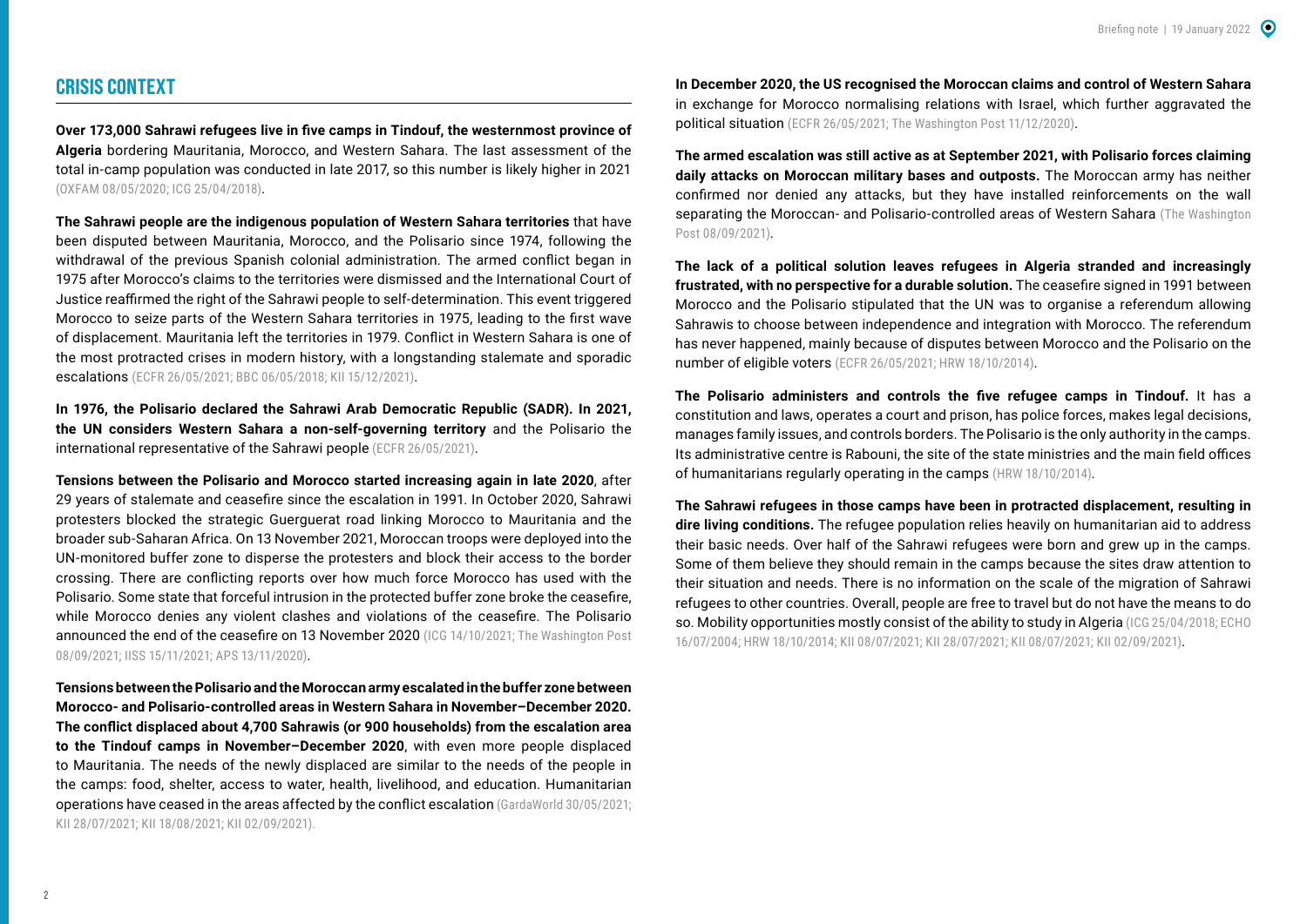## **STAKEHOLDERS**

- Algeria has played a crucial role in hosting and supporting the refugees and providing education both in Algerian schools and by building schools in the camps at the beginning of the displacement. Each year, about 2,500 refugees receive healthcare in Algeria. The country also provides electricity, internet connectivity, and other infrastructure (KII 02/09/2021). Algeria is one of the countries that recognise the SADR (The Washington Post [08/09/2021;](https://www.washingtonpost.com/business/why-the-fight-over-western-sahara-is-heating-up-again/2021/09/08/4dfba25c-108c-11ec-baca-86b144fc8a2d_story.html) [IISS 15/11/2021](https://www.iiss.org/publications/strategic-comments/2021/the-end-of-the-ceasefire-in-western-sahara)).
- Morocco controls about 80% of Western Sahara. In December 2020, Morocco normalised relations with Israel, and the US recognised the Moroccan claims and control of Western Sahara. Morocco sees the Polisario as a separatist group and calls Western Sahara the 'southern provinces' or the 'Saharan provinces'.
- The Polisario is the Sahrawi political movement that fought against the Spanish administration in 1973 to achieve self-determination. It is considered the international representative of Sahrawi refugees and has declared the SADR. The Polisario presents itself as a 'liberation movement' and controls about 20% of Western Sahara. The Polisario also administers and controls the Tindouf camps. They have been fighting against the Moroccan army since the end of the ceasefire agreement ([The Washington Post 08/09/2021](https://www.washingtonpost.com/business/why-the-fight-over-western-sahara-is-heating-up-again/2021/09/08/4dfba25c-108c-11ec-baca-86b144fc8a2d_story.html); [IISS 15/11/2021](https://www.iiss.org/publications/strategic-comments/2021/the-end-of-the-ceasefire-in-western-sahara)).
- Spain: in the 1880s, Spain established what would become its colony of Spanish Sahara – know as Western Sahara since the 1960s. The UN recognised it as a 'non-selfgoverning territory' under the Spanish administration. In 1974, Spain agreed to organise a referendum on Western Saharan independence.
- The main objectives of the United Nations Mission for the Referendum in Western Sahara (MINURSO) are to conduct the referendum, monitor the ceasefire, reduce the threat of mines, and provide logistical support to UNHCR. MINURSO is present in the refugee camps and Western Sahara. The group was unable to conduct the referendum because of the disputes between Morocco and the Polisario on the number of eligible voters ([MINURSO accessed 13/09/2021\)](https://minurso.unmissions.org/mandate).

# **HUMANITARIAN NEEDS**

#### **Food**

There is little up-to-date information on the food and nutrition needs of Sahrawi refugees in 2021. According to the last nutrition survey conducted in 2019, the nutritional status of children and women was deteriorating. Global acute malnutrition rates among children between 0–5 years increased from 4.7% in 2016 to 7.6% in 2019. In 2018, 30% of Sahrawi refugees were food-insecure, with 58% more at risk of food insecurity ([WFP accessed 16/05/2021](https://www.wfp.org/countries/algeria); [EU accessed 18/06/2021](https://ec.europa.eu/echo/where/africa/algeria_en)).

As per the last food security assessment conducted in 2018, 94% of Sahrawi refugees depend on external assistance as their main source of income ([WFP 31/08/2018;](https://docs.wfp.org/api/documents/WFP-0000103413/download/) KII 02/09/2021). Agricultural opportunities are very limited because of the desert climate. Humanitarian agencies have implemented small-scale agricultural projects, but these have been insufficient in covering the needs for fresh fruit and vegetables (KII 14/07/2021; KII 28/07/2021).

#### **WASH**

Sahrawi refugees face challenges in accessing water, as they rely mostly on the water trucking provided by humanitarian responders. By the end of 2021, 50% of the water supply is expected to be piped. The remaining half will continue to be provided through water trucking, which costs more and provides lower-quality water. Available water sources continue to fall short of providing the target of 20 litres per person per day and are heavily mineralised with a high percentage of salt, which poses a health risk ([WFP 31/08/2018;](https://docs.wfp.org/api/documents/WFP-0000103413/download/) KII 02/09/2021). Developing a water pipeline network is necessary to ensure the fair distribution of water and facilitate access to safe water and sanitation ([UNHCR 18/10/2020;](https://reliefweb.int/sites/reliefweb.int/files/resources/UNHCR%20Press%20Release%20%28ENG%29%2018%20October%202020.pdf) KII 28/07/2021; KII 02/09/2021).

#### **Livelihoods**

Livelihood opportunities are very few, and incentives are low. People work in camp facilities, which include ministries, schools, and shops, and engage in farming and livestock breeding. Some households receive remittances from family members living overseas. The humanitarian sector has also created some jobs.

Sahrawi refugees are not allowed to work in Algeria, so some work there illegally, making them vulnerable to exploitation and labour rights abuses and increasing the level of unmet needs. It is difficult for Sahrawis to find work outside the camps unless they have connections with Algerians. Many Sahrawis prefer to remain in the camps with their family (KII 15/07/2021; KII 28/07/2021; KII 08/07/2021; KII 18/08/2021).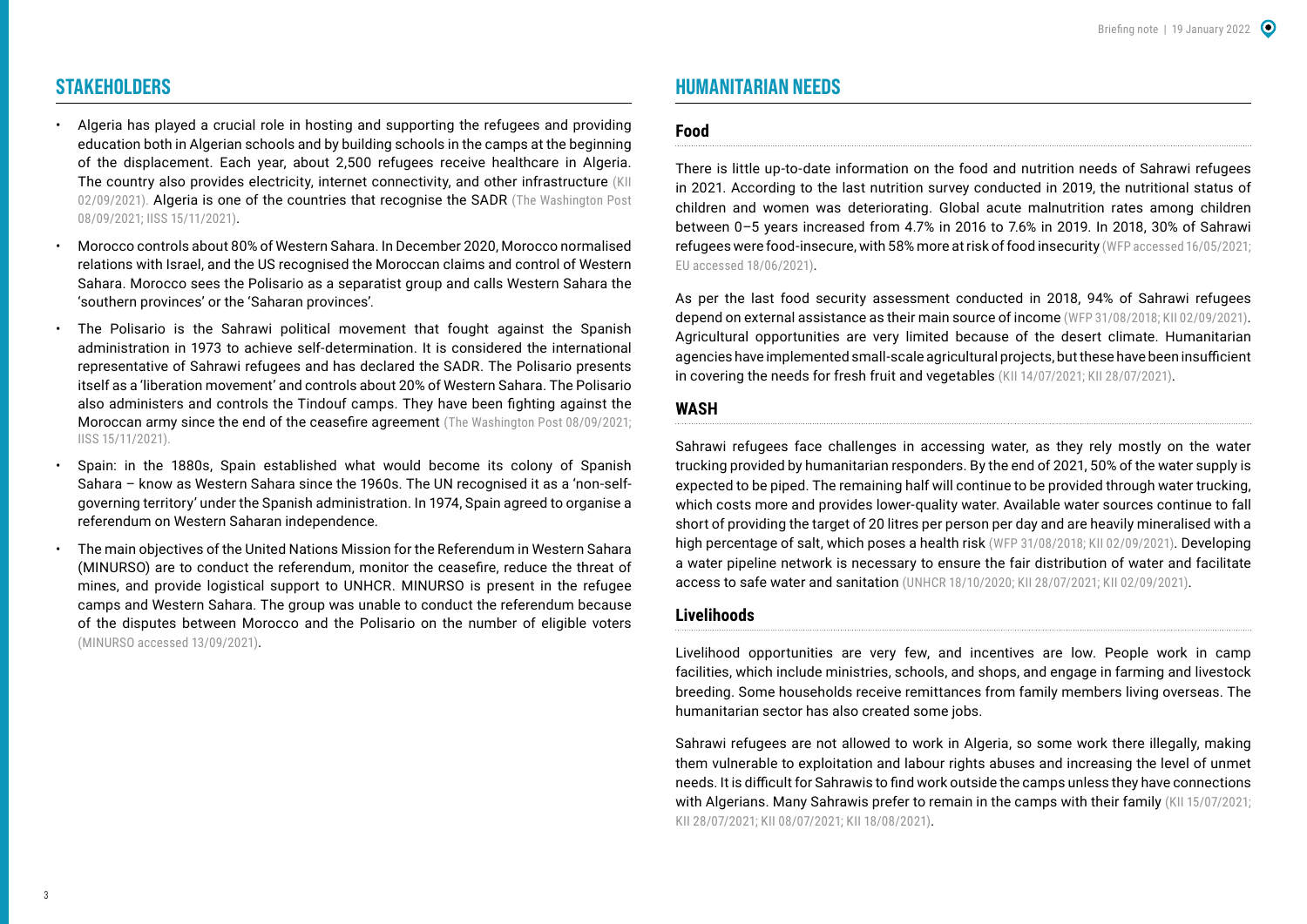Workers face challenges such as the lack of professional training and skills development, which affects the services they provide. The turnover of staff is high because of insufficient incentives. Humanitarian responders provide training and skills development activities, especially for youth, women, and community-based organisations ([UNHCR 16/03/2021;](https://reporting.unhcr.org/sites/default/files/Algeria%20fact%20sheet%20March%202021.pdf) KII 15/07/2021). There have been divergent opinions on the existence of vocational training centres in the camps. Some key informants report that they do not exist, while others report that some courses are accessible. Responders see the need for more vocational training, which could create livelihoods and improve the level of services in the camps, since there are minimal livelihood opportunities for refugees in the camps and the refugees are not allowed to work in Algeria (KII 14/07/2021; KII 15/07/2021; KII 28/07/2021).

The lack of rains in the last three years, especially in areas near the wall (in Western Sahara territory), has affected the livestock and led to livestock losses (KII 02/09/2021).

#### **Health**

50% of Sahrawi children and women have anaemia [\(EU accessed 18/06/2021](https://ec.europa.eu/echo/where/africa/algeria_en)).

Humanitarian organisations provide hospitals in the camps with staff, medical equipment, and medicines, but there are limitations on the drugs they can supply, mainly because of funding shortages. There are primary healthcare centres and five hospitals inside the camps, as well as one regional hospital providing basic health services to the refugees. However, no specialised health services are provided, and hospitals lack medicines and medical equipment. People have to travel outside the camps to seek health services for serious health issues ([UNHCR 16/03/2021](https://reporting.unhcr.org/sites/default/files/Algeria%20fact%20sheet%20March%202021.pdf); KII 28/07/2021; KII 02/09/2021).

The COVID-19 pandemic put additional pressure on the health system. Movement restrictions hampered the delivery of medical items, and some medical staff evacuated from the camps. The high turnover of qualified staff because of low incentives and limited growth opportunities is another challenge (KII 15/07/2021; KII 18/08/2021).

### **Mental health**

Refugees report feelings of stagnation, desperation, loss the sense of time, and hopelessness. Although the international community covers their basic needs, refugees are still human beings who aspire for more than survival – especially the youth. Challenges are also tougher for young people because of active tensions, few opportunities, and an uncertain future, putting them at risk of radicalisation. The lack of prospects for the resolution of the political impasse further aggravates protection needs and the risk of radicalisation. There is no information on mental health services in the camps (KII 08/07/2021; KII 15/07/2021; KII 18/08/2021).

**Shelter:** the needs for shelter rehabilitation and construction materials are unmet. 90% of Sahrawi refugees live in adobe huts built using a mixture of soil, water, and sand, with the remaining 10% in tents. Living conditions are harsh because of the heat and vulnerability to damages often caused by sandstorms, rains, and floods, usually between November–March. Damages caused by floods and sandstorms are extensive and have affected up to 50% of shelters at a time in the past ([UNHCR 11/01/2017;](https://www.unhcr.org/news/latest/2017/1/5874c2dd4/bottled-sand-builds-better-homes-sahrawi-refugees.html) KII 15/07/2021; KII 02/09/2021)

#### **Protection**

Feelings of stagnation, desperation, timelessness, and hopelessness have been reported particularly among the Sahrawi youth, leading to a high risk of radicalisation because of conflict, limited opportunities, and an unknown future. Each of the parties to the conflict has reported high protection risks, such as discrimination, harassment, and violence ([Amnesty](https://www.amnesty.org/en/documents/mde29/4198/2021/en/)  [International 26/05/2021](https://www.amnesty.org/en/documents/mde29/4198/2021/en/); [Front Line Defenders 14/05/2021](https://www.frontlinedefenders.org/en/case/woman-human-rights-defender-sultana-khaya-was-sexually-assaulted); [Al Jazeera 13/11/2020;](https://www.aljazeera.com/news/2020/11/13/morocco-launches-operation-in-western-sahara-border-zone) [HRW 18/10/2014\)](https://www.hrw.org/news/2014/10/18/western-sahara/algeria-refugees-face-curbs-rights).

#### **Education**

Upper secondary schools and universities are not available in the camps. There are five to six primary schools and one to two middle schools in each camp. Primary school teachers experience low incentives and a shortage of educational resources. About 98% of primary school-aged children are in school, and the illiteracy rate is 4% (KII 08/07/2021; KII 15/07/2021; KII 28/07/2021; KII 18/08/2021; KII 02/09/2021).

Sahrawi students can access upper secondary schools and universities in Algeria for free, but they need to travel to reach educational institutions and cover their living expenses. Some boys move out to study in Algeria, but this is not possible for most girls (KII 08/07/2021; KII 15/07/2021; KII 28/07/2021; KII 18/08/2021; KII 02/09/2021).

Opportunities after finishing their studies are also very limited, as Sahrawis are not allowed to work in Algeria. There is no information on the number of students in the camps or the number of students who have travelled to Algeria to study (KII 08/07/2021; KII 15/07/2021; KII 28/07/2021; KII 18/08/2021; KII 02/09/2021).

#### **Electricity and communication**

Four of the five camps are connected to electricity grids. Laayoune camp is not connected to the electricity grid, so people are resorting to the use of batteries, solar panels, and fuel generators. The Algeria mobile network reaches the camps, and people can access the internet using their mobile phones (KII 15/07/2021).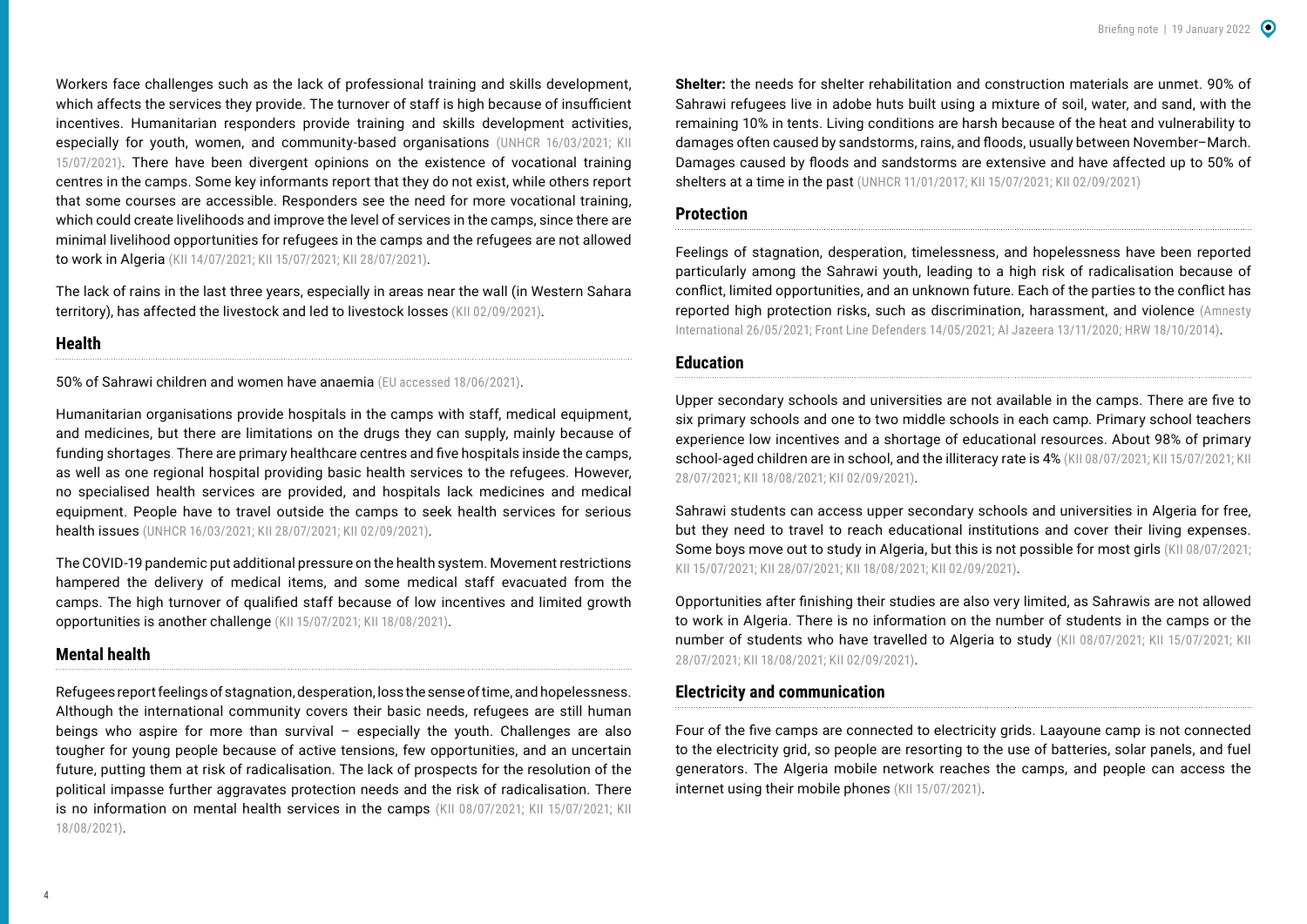## **Access of population to services**

The population moves freely in the camps and in Tindouf city, but for travel through Algeria and outside of Tindouf, Sahrawi refugees require movement permits from Polisario authorities. These permits are valid for 15 days, and the process of obtaining them takes about one day. People travel outside the camps for health services, work, or education.

Sahrawi refugees cannot access Western Sahara territories since they cannot pass through the wall and the buffer zone separating Sahrawi-controlled areas from Moroccan-controlled areas. The presence of landmines and Moroccan armed forces further complicates access (KII 15/07/2021; KII 18/08/2021; KII 02/09/2021).

## **COVID-19**

As at 28 November 2021, about 1,800 COVID-19 cases have been recorded in total in the camps, including 74 deaths, 1,696 recoveries, and 28 active cases. COVID-19 variants, insubordination to preventive measures, the lack of PCR tests, and the scarcity of protective equipment will likely aggravate the situation in the next four to six months (KII 08/07/2021; KII 15/07/2021; [Oxfam 27/07/2021](https://www.oxfam.org/fr/node/13673)).

Although the pandemic has resulted in movement restrictions and the evacuation of expatriate staff, basic humanitarian assistance has continued. Movement restrictions aggravated by conflict-related tensions near the wall (in Western Sahara territory) have affected the crossing areas and exchange of trade, limiting the availability of some goods in the camps (KII 18/08/2021; KII 02/09/2021). The measures have also affected humanitarian operations, which continued with only the implementation of lifesaving activities, minimum visits to the camps, and limited interactions with refugees ([Medium 01/06/2020](https://medium.com/world-food-programme-insight/6-things-to-know-about-the-covid-19-response-in-the-tindouf-refugee-camps-47ae3582b971)).

Despite some vaccines being available, hesitance among the population has kept vaccination numbers very low. As at 10 October 2021, 2.5% of the camps' population has received the first dose, and only 0.56% has received both doses. Sahrawi health authorities and humanitarian actors have implemented advocacy for vaccination and awareness-raising activities in the camps, but those activities were not enough, and more awareness-raising is needed [\(UNHCR](https://reporting.unhcr.org/sites/default/files/MENA%20COVID-19%20Emergency%20Response%2031%20May%202021.pdf)  [04/07/2021](https://reporting.unhcr.org/sites/default/files/MENA%20COVID-19%20Emergency%20Response%2031%20May%202021.pdf) and [16/03/2021](https://reporting.unhcr.org/sites/default/files/Algeria%20fact%20sheet%20March%202021.pdf); KII 08/07/2021; KII 08/07/2021; KII 18/08/2021).

#### **Climate**

Living conditions in the desert aggravate the crisis. Air temperature exceeds 40 degrees Celsius, reaching 50 degrees Celsius in summer and 10 degrees Celsius in winter. These weather conditions result in poor agricultural production, the death of livestock, and increased needs for water and shelter. The Sahrawi refugee camps are vulnerable to flash floods and sandstorms. A severe sandstorm in September 2020 resulted in serious shelter damage and high needs for shelter rehabilitation ([EU accessed 18/06/2021;](https://ec.europa.eu/echo/where/africa/algeria_en) UNHCR 11/01/2017; [weather-and-climate accessed 28/07/2021;](https://weather-and-climate.com/average-monthly-min-max-Temperature,Tindouf,Algeria) KII 15/07/2021; KII 02/09/2021).

# **RESPONSE CAPACITY**

## **Operational constraints**

Humanitarian responders do not know the exact number of Sahrawi refugees. Multisectoral needs assessments are needed to get an overview of the population's needs.

It is difficult for humanitarians to have direct access to people in need because they have to implement activities through Polisario authorities. The lists of aid recipients are prepared by the camp communities and the Sahrawi Red Crescent (Separate from IFRC), so implementation and distribution are done indirectly. Some responders report that humanitarian organisations do not communicate significantly among themselves about their respective action plans, the funding they receive, and their knowledge about the gaps in the coverage of needs (KII 08/07/2021; KII 28/07/2021).

NGOs face different access impediments, such as costly, time-consuming and complex administrative and registration processes, as well as complex visa processes for expatriate staff. Polisario authorities oversee the activities of NGOs. Organisations need to request permission from Sahrawi authorities to access camps and get an Algerian visa to enter Algeria to reach Tindouf. The relationship and personal connection of Algeria with Sahrawi authorities are very important for NGOs getting visas (KII 28/07/2021; KII 18/08/2021).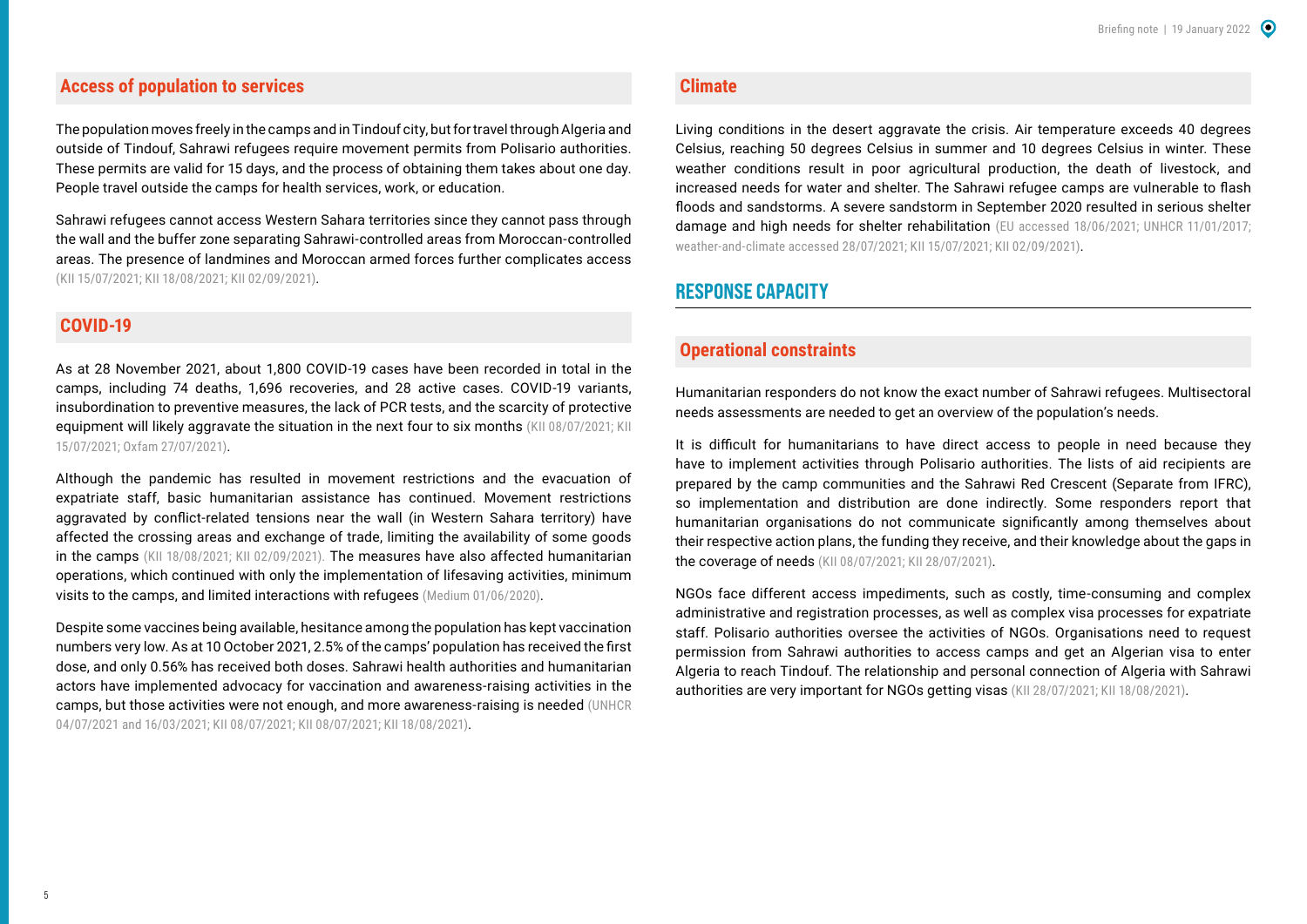The fact that another authority than Algeria controls the camps keeps them in extraterritorial status, which is problematic for development actors who want to establish durable solutions in the areas where the displaced people reside. There are also political constraints to implementing development activities, as local stakeholders refuse to allow long-term planning while focusing on the return policy to Western Sahara. The camps' territories are also not covered by development work through the few programmes Algeria implements in its territories. Overall, it is very challenging to do any innovative programming in the camps. Implementing long-term solutions is not straightforward because of a certain reluctance reported among some refugees to solutions not focused on the return to Western Sahara territories (KII 18/08/2021).

Camp authorities do not accept cash assistance beyond vouchers, so humanitarian agencies need to respond with in-kind food assistance (KII 28/07/2021; KII 02/09/2021).

## **Local and international response capacity**

Algeria hosts Sahrawi refugees and provides them with electricity, education, and health services (KII 08/07/2021). The humanitarian response is limited to a few UN organisations and other INGOs, as well as local NGOs such as the Algerian Red Crescent. The EU supports food and nutrition care, the provision of clean water, healthcare, and education. UNHCR has offices in both the Moroccan-controlled territory and in the Tindouf refugee camps. It provides WASH, health, fuel, food, shelter, and livelihood support ([EU accessed 18/06/2021;](https://ec.europa.eu/echo/where/africa/algeria_en)  UNHCR 28/12/2021; [HRW 18/10/2014\)](https://www.hrw.org/report/2014/10/18/radar/human-rights-tindouf-refugee-camps).

Available funding covers only very basic needs, resulting in unmet needs and the lack of recovery activities and sustainable solutions (KII 28/07/2021; KII 02/09/2021; [WFP 18/11/2021](https://docs.wfp.org/api/documents/WFP-0000133911/download/?_ga=2.214154064.695571587.1638699002-1055148596.1621182018)).

Most humanitarian activities are implemented by Sahrawi refugees employed by humanitarian programmes as teachers, healthcare workers, and WASH sector staff, from which they receive incentives (KII 08/07/2021).

## **INFORMATION GAPS AND NEEDS**

There is insufficient information on the humanitarian situation in the refugee camps in Tindouf and the number of people affected and in need. Multisectoral needs assessment is needed to inform humanitarian actors on the needs and how to respond.

- The exact number of Sahrawi refugees is not available, and available numbers are not disaggregated.
- There is limited information on the vaccination campaign in the camps.
- The number of students in the camps is not available.
- Information on mental health services in the camps is not available.